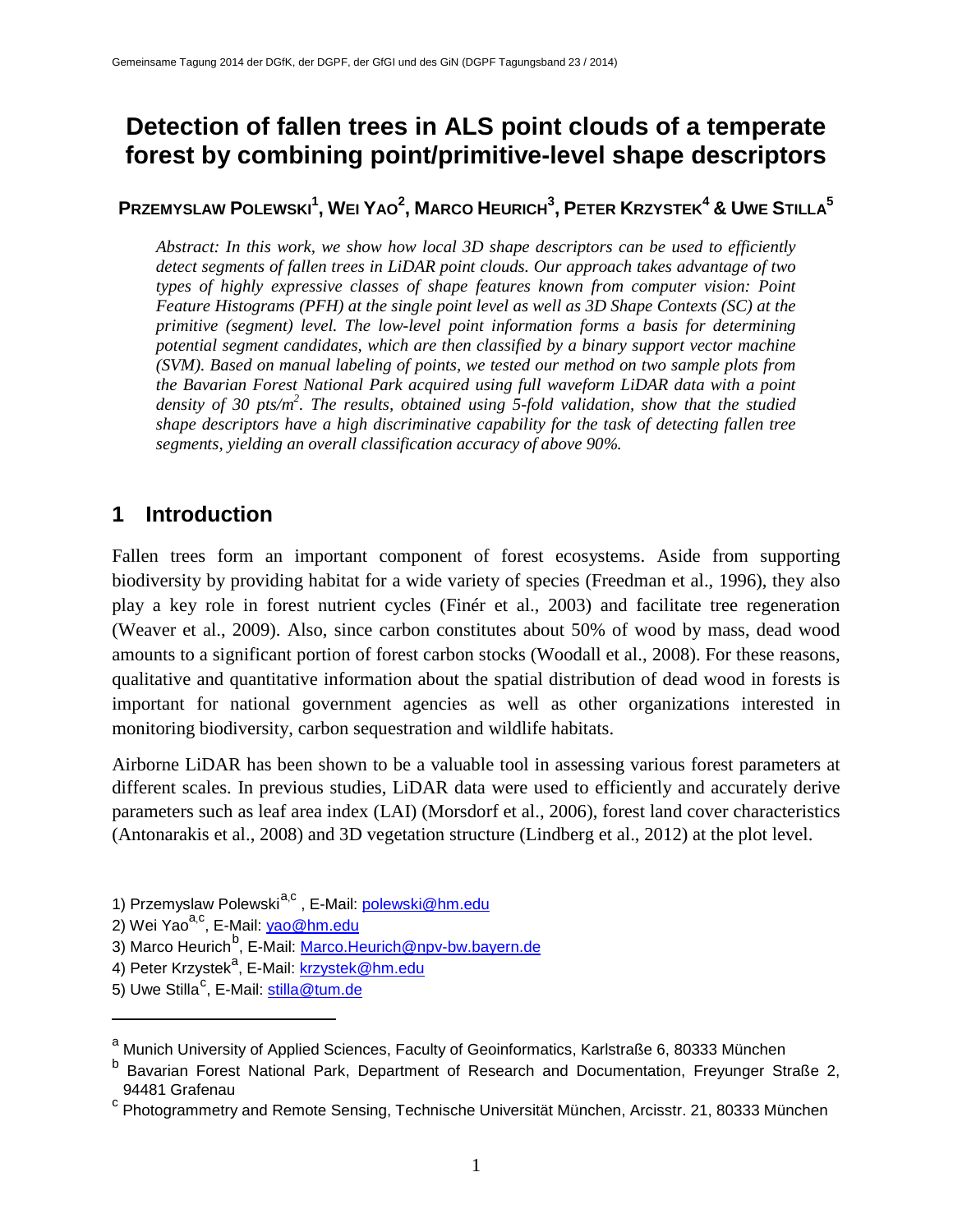There have also been many contributions dealing with extracting individual trees from the LiDAR data. The segmentations of the point clouds were then used for tree species classification (Reitberger et al., 2008; Heurich, 2008), detection of standing dead trees (Yao et al., 2012a) as well as estimation of tree parameters such as stem volume and DBH (Yao et al., 2012b) or biomass (Kankare et al., 2013). In this work, we focus on detecting 3D segments of fallen trees directly from LiDAR point clouds.

Due to the importance of obtaining good estimates of dead wood distributions in forests on the one hand and the high cost of laborious field surveys on the other, the potential in applying remote sensing methods to this task has been noticed by the research community. One of the first studies on this subject is from Blanchard et al. (2011). This approach relies on rasterizing the point cloud with respect to various point statistics as well as generating a vector thematic layer for object based image analysis to detect downed stems. The authors observe that their method has some difficulty in more complex scenarios like proximity of the stems to ground vegetation as well as large clusters of logs. Also, the entire processing pipeline relies on multiple userdefined parameters, making it more cumbersome to apply for an entirely new plot. Mücke et al. (2013) also perform the classification on a vectorized layer derived from the binarized point cloud filtered based on distance to the DTM. Additionally, to remove ground vegetation and shrubs, a pulse echo width filter is applied. The authors show that it is possible to reliably detect stems which distinguish themselves well upon the DTM. However, they note that applying the pulse echo width filter together with the vectorized object shape features is not always enough to separate stems from densely intertwined ground vegetation and piles of twigs. This study does not address the more complex scenario of multiple overlapping stems. In a recent study (Lindberg et al., 2013), the authors perform line template matching directly in the point cloud, followed by height homogeneity analysis on rasterized versions of the found lines. An attempt to model the local neighborhood of stem candidates is made using a height statistic on points lying within a fixed radius. Upon validation on a complex test site, they find that although detecting the lines directly in 3D is advantageous, the method sometimes fails in the presence of large clusters of overlapping stems, and can also report false positives in dense vegetation, ditches or road fragments. Also, a multitude of user-defined thresholds restricts its application for other areas.

To mitigate the aforementioned deficiencies, we propose a new method for detecting stem segments directly in the point cloud, without any information loss resulting from a rasterization step. We argue that the 3D information can be leveraged using robust shape descriptors originating in the computer vision and robotics communities: Shape Contexts and Point Feature Histograms. We believe that explicitly modeling the shape of the stem segments and their immediate neighborhood can improve detection capabilities in complex scenarios like piles of overlapping logs and dense ground vegetation or regeneration. We show how to automatically learn the shape characteristics of stem points and segments, and use these learned characteristics to produce a high-quality classifier. The proposed method is designed to be an intermediate step in a comprehensive procedure for detecting entire fallen trees, since its focus is the detection of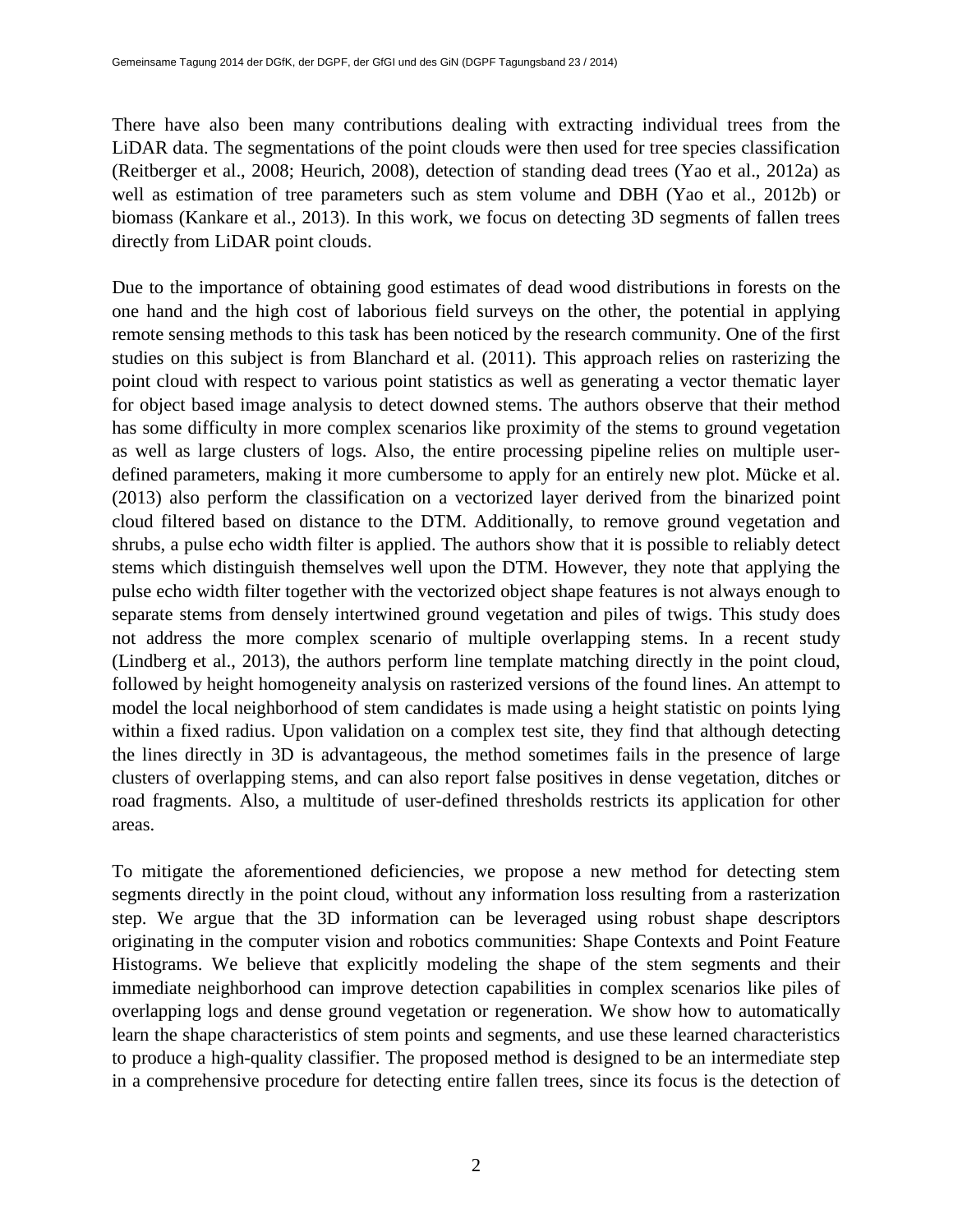*parts* of stems only. In this work, we do not address the problem of selecting an optimal set of non-overlapping segments or the merging of segments.

This paper is structured as follows. In Section 2, we describe the details of our approach. In Section 3, a description of the study area within the Bavarian Forest National Park is given. Section 4 presents the quantitative classification results. We conclude with pointing out some interesting research directions resulting from this study in Section 5.

# **2 Proposed method**

We develop an automated approach to fallen tree stem detection by combining single point features with stem segment-level features in a mixed probabilistic-discrete classification framework. The processing pipeline consists of several steps, outlined in Fig.1. Our method accepts a set of 3D point coordinates (unstructured point cloud) as input and produces a set of possibly overlapping 3D line segments (corresponding to parts of fallen tree stems) as output.



Fig. 1: Outline of proposed method

### <span id="page-2-0"></span>**2.1 DTM generation and filtering**

Since objects of the target class (fallen trees) are located in close proximity to the ground, obtaining an accurate DTM is crucial to the overall success of the method. For this purpose, we adapt a DTM calculation method based on Active Shape Models (ASM) reported in (Elmqvist, 2002). In this setting, the terrain model is cast as an elevation function defined over a discrete, evenly spaced grid. We can associate a surface energy with each such elevation function. The energy functional is then defined as:

$$
E(z) = \sum_{p} E_{img}(z_p) + E_{int}(z_p) + E_{ext}(z_p)
$$
 (1)

The summing is done over the discrete grid points. In the above,  $z_p$  is the model height of the terrain at point  $p$ .  $E_{img}$  denotes the image energy and is usually defined as the sum of distances between the measured heights and the model at every grid point (w.r.t a chosen metric).  $E_{int}$  is the internal energy of the surface. It introduces elasticity/rigidity constraints into the model, thereby controlling the surface's smoothness. Finally,  $E_{ext}$  can be used to model additional, external constraints. We do not use external energy in this work.

In this study, the pipeline for generating the DTM is as follows. We start by performing a Gaussian decomposition of the input LiDAR waveforms (Reitberger et al., 2008) and retain single and last pulse points only. We then partition the area defined by the 2D bounding box of the input points into square cells of width 10 cm. The cell centers correspond to the unknowns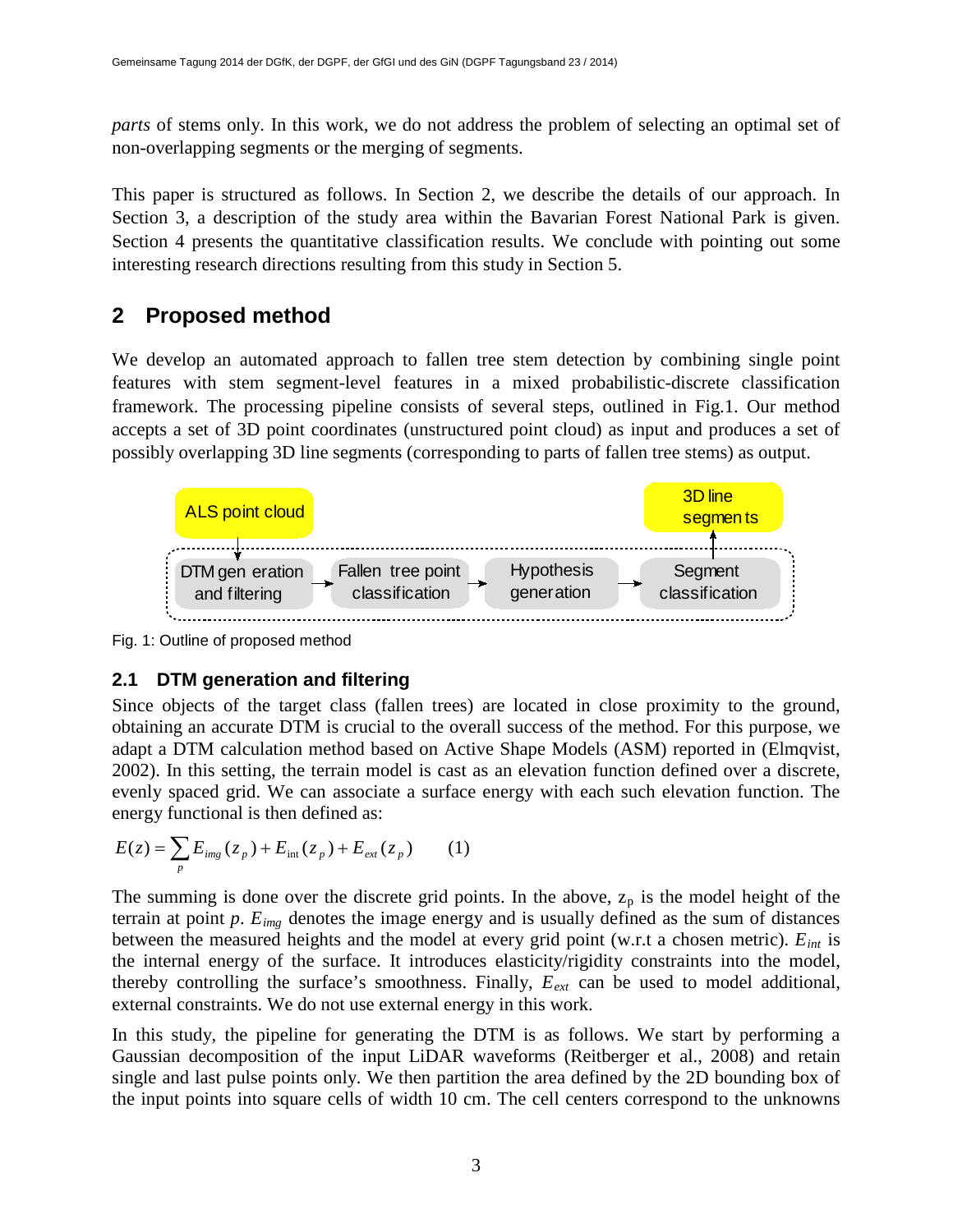${z_n}$  in eq. (1). For every cell  $c_k$ , we define the measured height as the minimum height of all points *p* belonging to  $c_k$ :  $H_k = \min_{p \in C_k} h_p$ . Finally, we minimize the functional (1) to obtain the DTM. Once the DTM has been calculated, we proceed to retain only points lying within an interval of 15 to 100 cm over the ground.

#### <span id="page-3-0"></span>**2.2 Fallen tree point classification**

After the DTM filtering from step 1, usually points from several different object classes are still contained in the input data. Depending on the characteristics of the forest stand, this can be shrubs, ground vegetation, regenerations, standing/fallen tree stems and others. The goal of this step is to perform a soft binary classification of the filtered points into the classes 'fallen tree segment' and 'others'. The classification is soft in the sense that only a pseudo-probability value is obtained for each point, estimating its likelihood of belonging to the fallen tree stem class:

$$
p_{\text{stem}}(p_k) \equiv P(y_k = \text{stem}'|\,\overline{x}_k) \tag{2}
$$

In eq. (2), the value  $p_{stem}$  can be understood as the conditional probability of point  $p_k$  being a fallen stem point given the vector  $x_k$  containing the values of its features (independent variables).

There are several classification methods which provide a pseudo-probability estimate, e.g. probabilistic SVMs (Chang & Lin, 2011), random forests (Breiman, 2001) and algorithms employing Stochastic Gradient Boosting (Friedman, 2002). We use an R implementation of Real AdaBoost based on classification trees, made available through the *ada* package (Culp et al., 2007). A sample stem probability map is depicted in Fig. 2.



Fig. 2. Fallen tree stem probability map. Color bar encodes probabilities. Low probability points are most likely associated with ground vegetation and forest regeneration.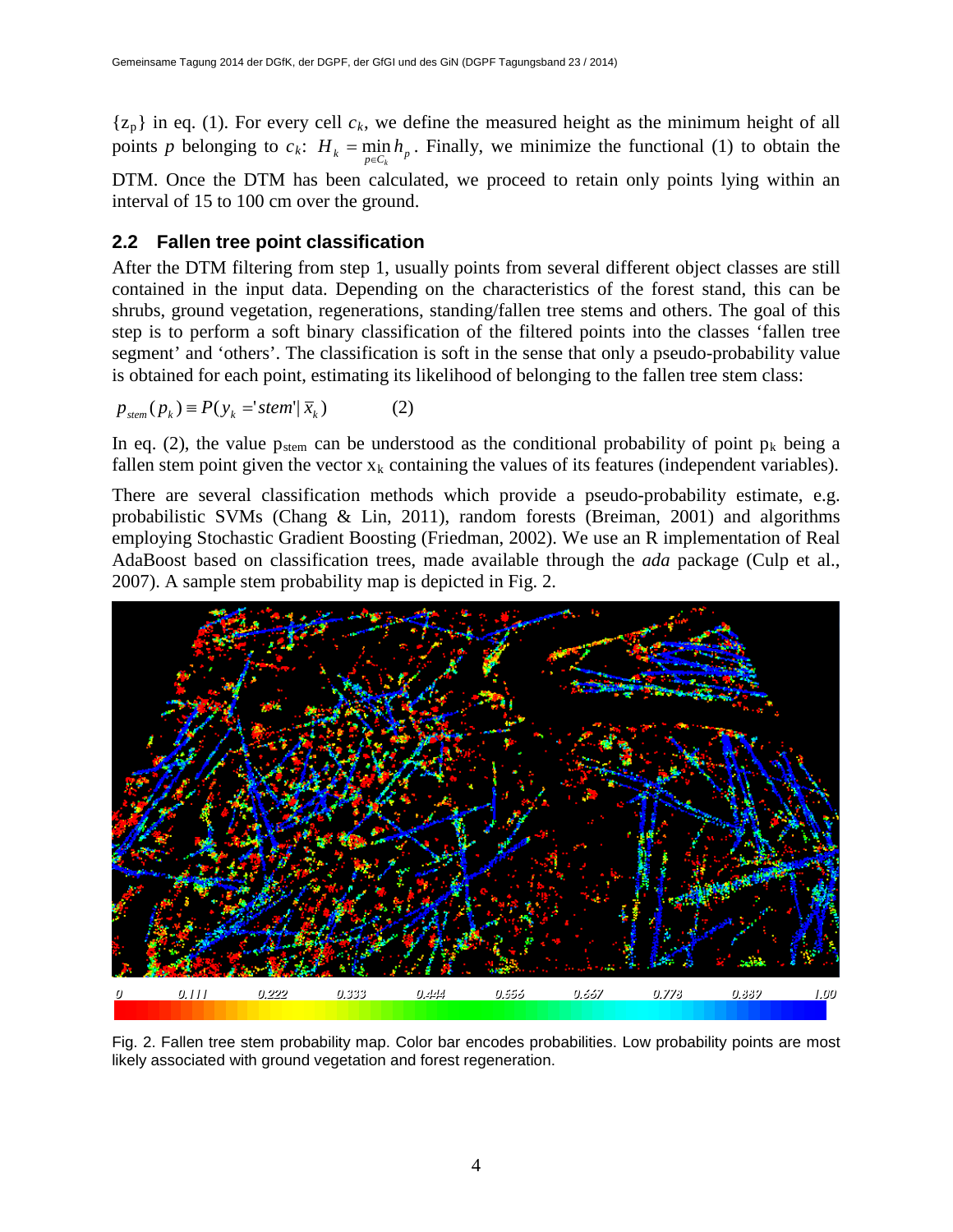As features for classification, we use Point Feature Histograms (PFH) (Rusu et al., 2008). This is a local shape descriptor introduced in the robotics community for the purpose of distinguishing between different types of surface classes based on their shape (flat, cylindrical, spherical etc.). It attempts to capture the geometric properties of a surface patch centered on the target point by modeling the relationships between surface normals on that patch. Specifically, the PFH calculation algorithm first estimates normal vectors for each point within a predefined radius around the target point. The estimation is carried out based on the analysis of the eigenvectors and eigenvalues of the covariance matrix formed by points within the neighborhood. Then, for every pair of normals a Darboux frame is defined and the angular differences between the normals are recorded. Finally, a multi-dimensional histogram is calculated on the stored differences, normalized by the total number of point pairs.

Some particularly appealing properties of the PFH are its invariance to 3D translation and rotation, as well as, to a certain degree, robustness to varying point density and noise. This can be attributed to the fact that the PFH captures more information about a point's neighborhood than a single curvature or surface normal estimate.

We employ the Point Cloud Library implementation of PFH (Rusu & Cousins, 2011) with 5 value intervals per angular difference. Since there are 3 angular differences per normal vector pair, the total dimensionality of the feature vector is  $5^3$ =125.

#### <span id="page-4-0"></span>**2.3 Segment hypothesis generation**

In this step, the goal is to select probable fallen tree segment hypotheses which will be classified in the next stage. We restrict our attention to points whose stem likelihood from the previous step is above  $p_{thr}$ =0.5. We then exhaustively examine all pairs of such points whose Euclidean distance lies below a predefined threshold *L*=3m. Each such point pair determines a line in 3 dimensions (Fig. 3). A segment of length *L* of the line centered at the centroid of the base point pair is further considered. A cylindrical volume with a fixed radius *r*=0.3m around the line



segment is examined and all points inside the cylinder are considered the support of the segment hypothesis. Only hypotheses whose support size is above a threshold value *sthr*=20 points are retained for further processing. The rationale behind this method of generating hypotheses is that for 'good' stem segments, there should usually be a line connecting two points that lie near the segment's main axis.

Fig. 3. Example stem segments in point cloud

#### <span id="page-4-1"></span>**2.4 Segment classification**

The final stage of our method is designed to combine point-level information obtained from step [2.2](#page-3-0) with segment-level shape information in order to classify the underlying segments into the classes 'good' and 'bad'. The 'good' class corresponds to segments which are indeed part of a fallen stem, whereas the 'bad' class represents invalid segments, such as fragments of ground vegetation, shrubs etc. We would like the features for classification to capture certain intuitions about 'good' segments: 1) they consist mostly of high-probability stem points and 2) they are sets of points elongated along one direction, surrounded by empty space above and below.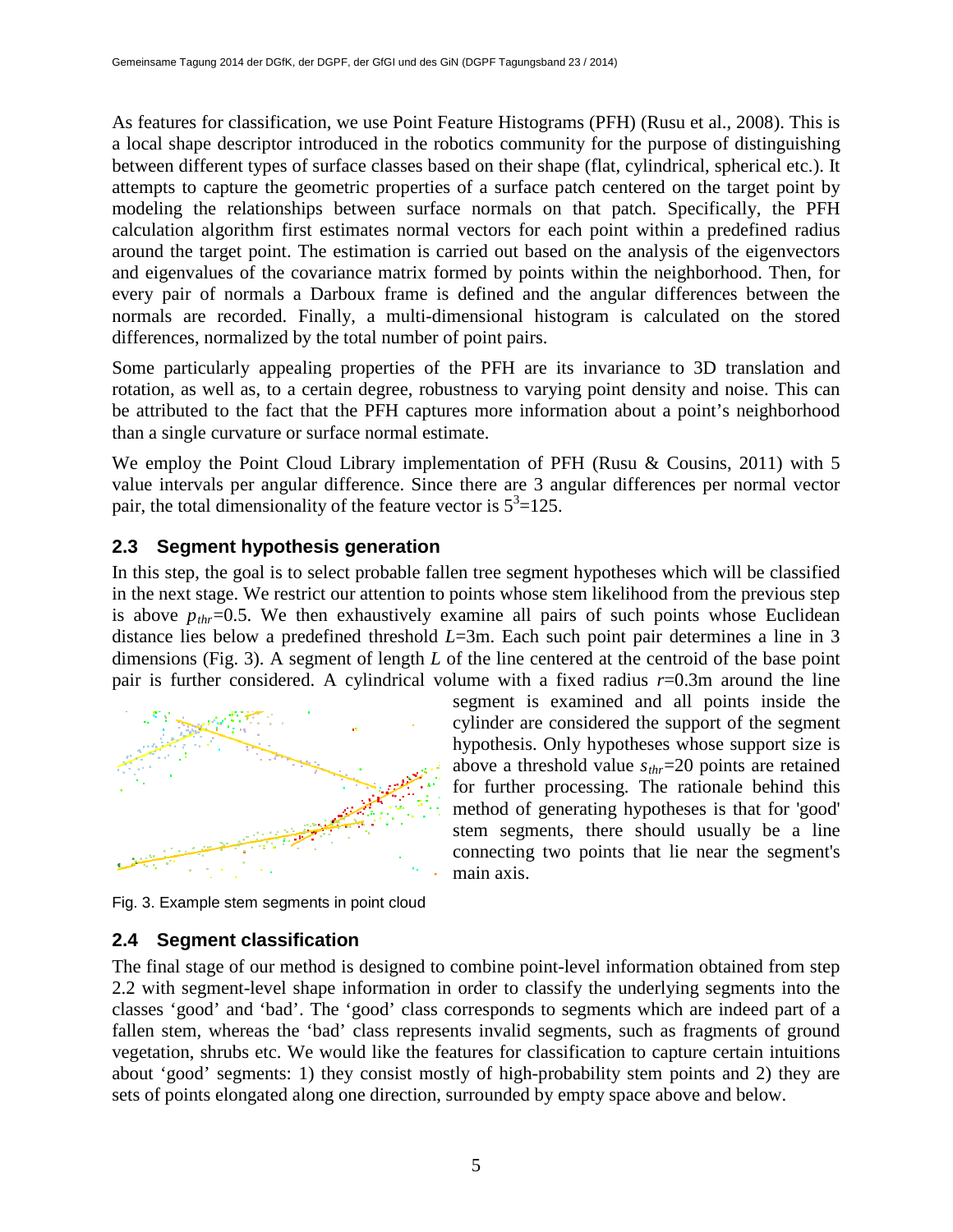To satisfy Requirement 1, we construct a low-dimensional histogram of the fallen tree stem probabilities  $p_{stem}$  (eq. 2) of points comprising a segment's support (=FTPH – fallen tree probability histogram). Specifically, we divide the allowed probability range [0; 1] into  $N_{div}=5$ equally spaced bins. The histogram is normalized by the number of points j belonging to the segment S (eq. 3).

$$
F_{FTPH}(S) = \{f_{FTPH}^i(S)\}_{1 \le i \le N_{div}}, \ f_{FTPH}^i = \frac{|j : j \in S \land \Delta(i-1) \le p_{stem}(j) \le \Delta i|}{|j : j \in S|}, \Delta = \frac{1}{N_{div}} \quad (3)
$$

Our strategy for implementing Requirement 2 builds upon another highly expressive shape descriptor, known in the computer vision community as the 3D Shape Context (SC) (Frome et al., 2004). The original SC is a point-level descriptor which attempts, not unlike the PFH, to capture the properties of the target point's neighborhood. The outline of this method is as follows: a sphere centered on the target point *p* is defined, having its north pole oriented according to the estimated surface normal at *p*. The sphere is divided into bins equally spaced in the azimuth and elevation dimensions as well as logarithmically spaced in the radial dimension. Each point  $p_k$  within the sphere contributes only to the bin which it is enclosed by. The contribution of  $p_k$  is inversely proportional to the cube root of the bin's volume and to the estimated point density around  $p_k$ . The set of accumulated values in each bin forms a feature vector whose dimension is equal to the product of the number of azimuth, elevation and radial subdivisions of the sphere.

We adapt the 3D SC to describe the shape of a stem segment (=SSC – segment shape context). We make use of the oriented frame of reference which is naturally determined by a line segment in 3D. Instead of the original spherical neighborhood, we use a cylinder whose main axis is the segment itself. Similar to (Frome et al., 2004), we define 3 dimensions for bin boundaries: the evenly spaced angular and axial and the logarithmic radial dimension. The number of angular, axial and radial subdivisions is 6, 10 and 3, respectively, for a total of 180 features. Note that if we consider the cylinder's axis as the X axis of a Cartesian coordinate system, the SSC is invariant under rotation about any axis parallel to either Y or Z, but not X. This means that two symmetrical areas on the stem surface can in general produce different descriptors and thus SSC does not intrinsically handle symmetry. This emphasizes the importance of providing training data covering the entire range of expected object appearances.

We employ a standard binary Support Vector Machine based on FTPH and SSC features to perform crisp classification of the segments generated in step [2.3.](#page-4-0)

# **3 Experiment**

#### **3.1 Area of study**

The developed approach was tested on two nearby sample plots located in the Bavarian Forest National Park (49° 3′ 19″ N, 13° 12′ 9″ E), which is located in South-Eastern Germany along the border to the Czech Republic. From 1988 to 2010, a total of 5800 ha of the Norway spruce stands died off because of a bark beetle (*Ips typographus*) infestation (Lausch et al., 2013). The dead trees were not removed from the area and form the basis for the study. The airborne full waveform data were acquired using a Riegl LMS-0560 scanner in April 2011 in a leaf-off condition with a nominal point density of 30 points/ $m^2$ . The vertical sampling distance was 15 cm, the pulse width at half maximum reached 4 ns and the laser wavelength was 1550 nm. The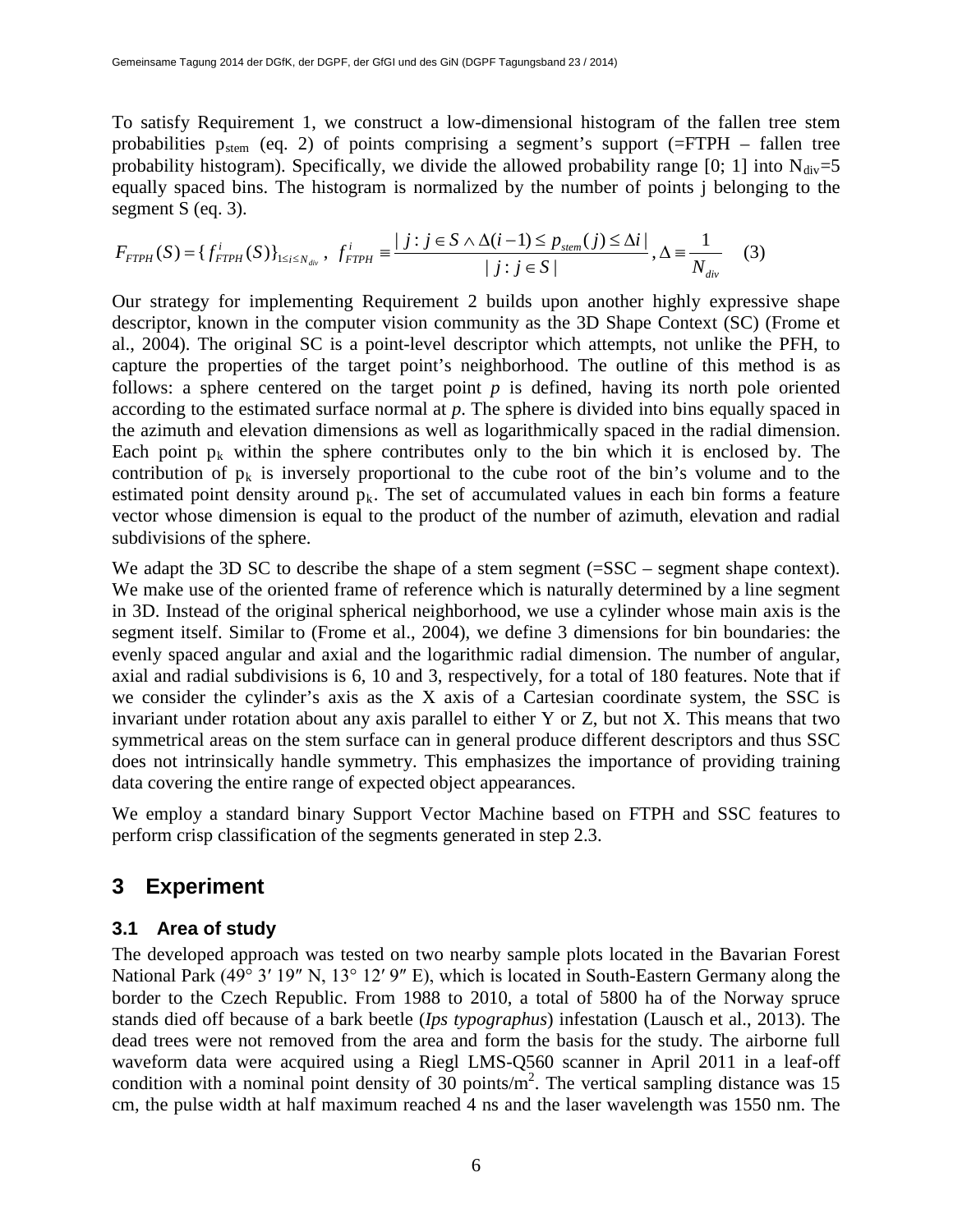flying altitude of 400 m resulted in a footprint size of 20 cm. The collected full waveforms were decomposed according to a mixture-of-Gaussians model (Reitberger et al., 2008) to obtain a 3D point cloud. The characteristics of the sample plots are summarized in Table 1. The ALS point cloud associated with Plot B is depicted in Fig. 4.

|        | Time | Size [ha] | Trees/ha | Deciduous<br>[%] | Fallen tree<br>[stems/ha] | Overstory<br>cover $[%]$ |
|--------|------|-----------|----------|------------------|---------------------------|--------------------------|
| Plot A | 2011 | 1.2       | 230      | 28               | 200                       | 20                       |
| Plot B | 2011 | 0.86      | 210      | 45               | 150                       | 65                       |

Table 1: Characteristics of sample plots

Due to the unavailability of field work data or other parameter estimation sources, the plot parameters were estimated from the ALS data using visual inspection methods.

#### <span id="page-6-0"></span>**3.2 Experimental setup**

Regarding the point-based classification (Section [2.2\)](#page-3-0), we used Plot B as a basis for generating training/test data. For this purpose, we manually labeled the points from this plot as 'fallen tree stem points' and 'others' after performing DTM filtering (as described in Section [2.1\)](#page-2-0). The resulting points, numbering 33741, were divided into the train and test sets, with a proportion of 40% to 60% respectively.



Fig. 4. ALS point cloud of Plot B colored by height over ground. Black arrows show fallen tree stems.

Both the training and test sets were quite class-balanced, with the percentage of fallen stem points being 51.2% and 51.1% respectively. The classifier (AdaBoosted classification trees, see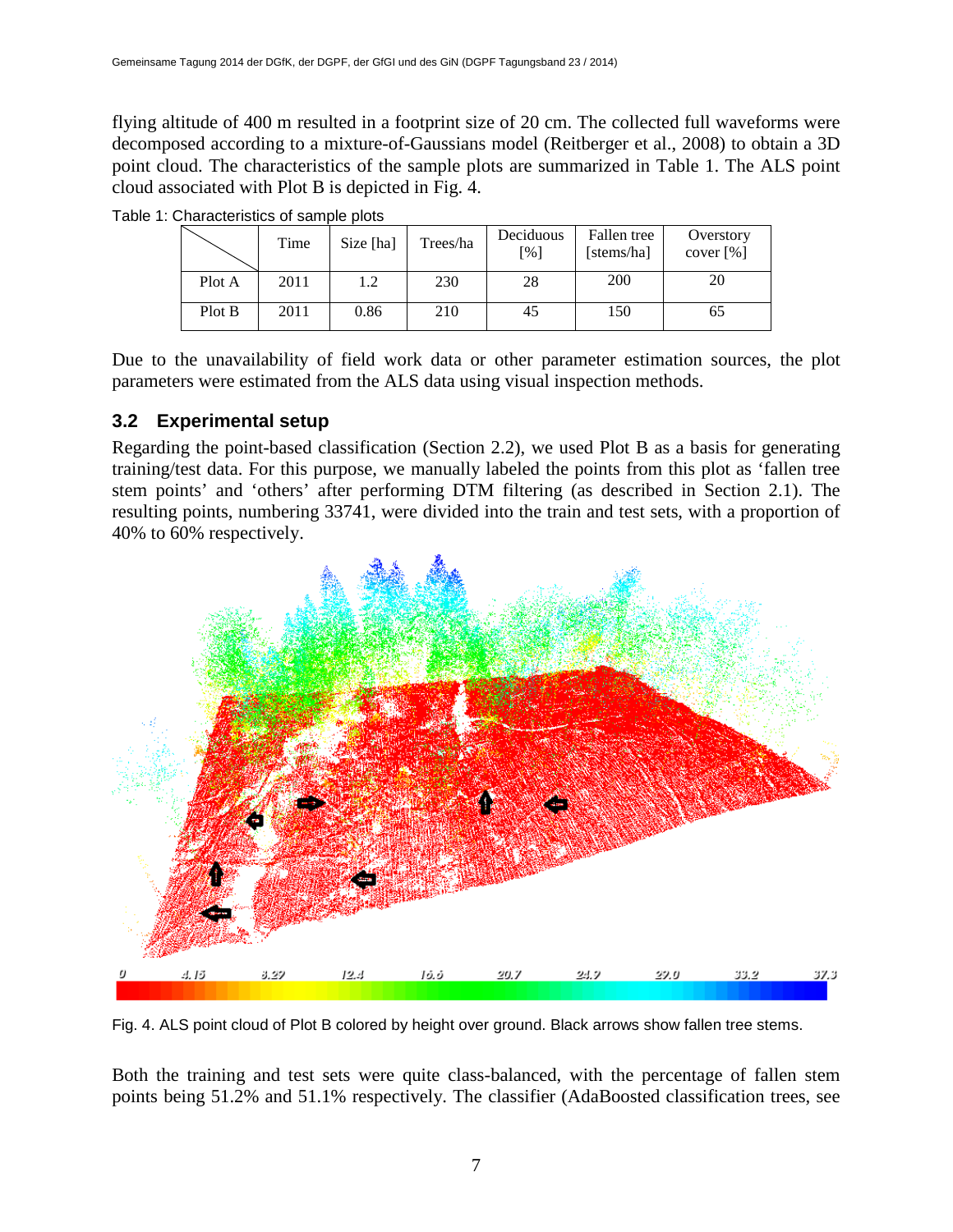Section [2.2\)](#page-3-0) trained and tested on Plot B was also used in an unaltered state for processing Plot A. The radius for normals estimation and PFH calculation was 50 cm and 80 cm, respectively.

Both Plot A and Plot B were considered in the segment-based classification (Section [2.4\)](#page-4-1). For each plot, the steps described in Sections [2.1](#page-2-0) to [2.3](#page-4-0) were executed, yielding a set of segment candidates. Due to the large number of highly overlapping candidates (several hundred thousand), a subset of representative candidates was chosen for each plot. In total, the number of segment candidates selected for labeling was 1105 and 558 for Plot A and Plot B, respectively. These segments were then manually classified as either 'good' or 'bad' (see Section [2.4\)](#page-4-1). The percentage of 'good' segments was 53.0% and 52.5% for Plot A and Plot B, respectively. In contrast to the point-based classification scheme, the labeled segments were not partitioned into training and test sets. Instead, a 5-fold cross-validation strategy was used. A grid search was performed on the SVM parameters  $\gamma$  (kernel parameter) and C (cost of constraint violation) in order to find the best performing classifier.

# **4 Results and Discussion**

In the following, we define the overall classification accuracy as the ratio of the number of correctly classified objects to the total number of objects to classify. The producer's accuracy for a class *c*, also known as completeness in a binary classification setting, is the ratio of the number of true positives (relative to *c*) to the total number of objects actually belonging to *c*. The consumer's accuracy for a class c, also known as correctness in a binary classification setting, is the ratio of the number of true positives (relative to *c*) to the number of objects classified as *c*.

#### **4.1 Point classification**

Table 2 summarizes the crisp classification performance of points from Plot B as described in Section [3.2.](#page-6-0) It should be noted that our algorithm does not perform a discrete classification, but instead it uses the class membership pseudo-probabilities  $p_{stem}$  obtained from the classifier (Section [2.2\)](#page-3-0) in several processing steps. These results are provided for the sake of assessing the suitability of the chosen feature set (PFH) as a basis for providing sound estimates of  $p_{stem}$ . It is assumed that a high classification accuracy will result in reliable probability estimates.

The overall accuracy and Cohen's kappa coefficient are high for both the training (0.99/0.98) and test (0.88/0.76) sets, indicating that the PFH features indeed capture enough of the characteristics of the points' neighborhoods to produce a good decision boundary. Note that there is a gap of 0.11 between the performance of the classifier on the training and test set. This may be attributed to several factors. First, the point labeling was done by a human expert and is thus inherently subjective. Furthermore, there was much variability in the appearance of the fallen stems in the LiDAR data (proximity to ground vegetation, overlapping with other stems etc.). Also, the high dimensionality of the PFH descriptor means that the feature space is quite sparse, increasing the risk of overfitting. Finally, due to the prohibitive computational cost of training the AdaBoosted classification trees on a large dataset, we did not explore the classifier's tuning parameter space as thoroughly as in case of the much smaller segment dataset, therefore there might be a parameter combination yielding marginally better generalization capabilities.

As illustrated by Table 2, the classifier is not heavily biased towards any of the two classes. The producer's and consumer's accuracies are nearly identical in the training set, whereas their maximum deviation in the test set is 2.3 percentage points.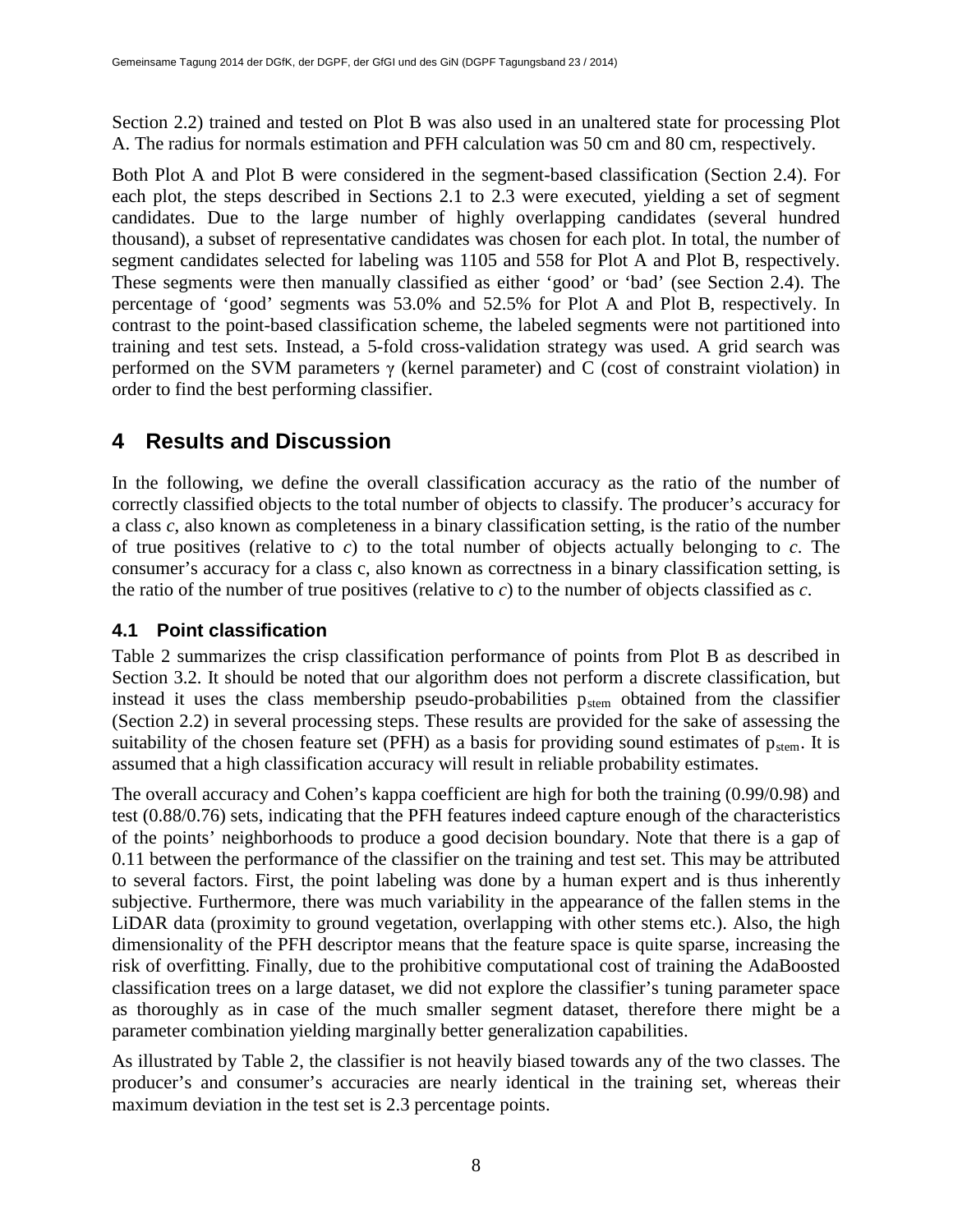|                            | Training set         |                         |                        | Test set             |                         |                        |
|----------------------------|----------------------|-------------------------|------------------------|----------------------|-------------------------|------------------------|
|                            | Non-stem<br>(actual) | <b>Stem</b><br>(actual) | Consumer's<br>accuracy | Non-stem<br>(actual) | <b>Stem</b><br>(actual) | Consumer's<br>accuracy |
| Non-stem<br>(predicted)    | 6529                 | 77                      | 98.8%                  | 8570                 | 1147                    | 88.2%                  |
| <b>Stem</b><br>(predicted) | 54                   | 6837                    | 99.2%                  | 1326                 | 9201                    | 87.4%                  |
| Producer's<br>accuracy     | 99.1%                | 98.9%                   |                        | 86.6%                | 88.9%                   |                        |

Table 2: Overall accuracy, kappa coefficient and confusion matrix for stem point classification

| Overall<br>accuracy | 99.0% | 87.7% |  |
|---------------------|-------|-------|--|
| Kappa               | 0.98  | 0.76  |  |

While higher classification rates at this intermediate step are certainly desired, the way we use the output from the point classifier in further processing steps allows for a certain margin of error. Specifically, recall that these pseudo-probability values are used for the generation of probable segment hypotheses as well as for the classification of 'good' and 'bad' segments in the form of a coarse histogram (FTPH, Section [2.4\)](#page-4-1).

As for the former, in order to consider a real segment as a good hypothesis, we require that a single pair of points along the segment's main axis obtain high probability values. Regarding the latter, the coarse histogram  $F_{FTPH}$  (Section [2.4\)](#page-4-1) inherently adds smoothing to the inference process. Therefore it would seem intuitively viable that a strong majority of high-probability points, say 80-90%, should suffice to provide a solid basis for subsequent steps.

#### **4.2 Segment classification**

Table 3 shows the overall accuracy rates of the best classifiers trained on different sets of features. The accuracy rates were obtained from the 5-fold cross validation procedure. First, we note that all feature combinations attain accuracies well above 80%. Interestingly, the classifier based on the low-dimensional FTPH features performs almost identically to the one based on the high-dimensional SSC features. This indicates that each of these feature families contributes relevant information to the classification process and indeed seems to capture our intuitions mentioned in Section [2.4.](#page-4-1)

Table 3: Performance of segment classification for different combinations of features – overall accuracy from 5-fold cross validation

|        | <b>FTPH</b> | <b>SSC</b> | $FTPH + SSC$ |
|--------|-------------|------------|--------------|
| Plot A | 0.86        | 0.85       | 0.91         |
| Plot B | 0.86        | 0.84       | 0.92         |

Moreover, the classifier trained simultaneously on FTPH and SSC outperforms both classifiers trained on a single feature family.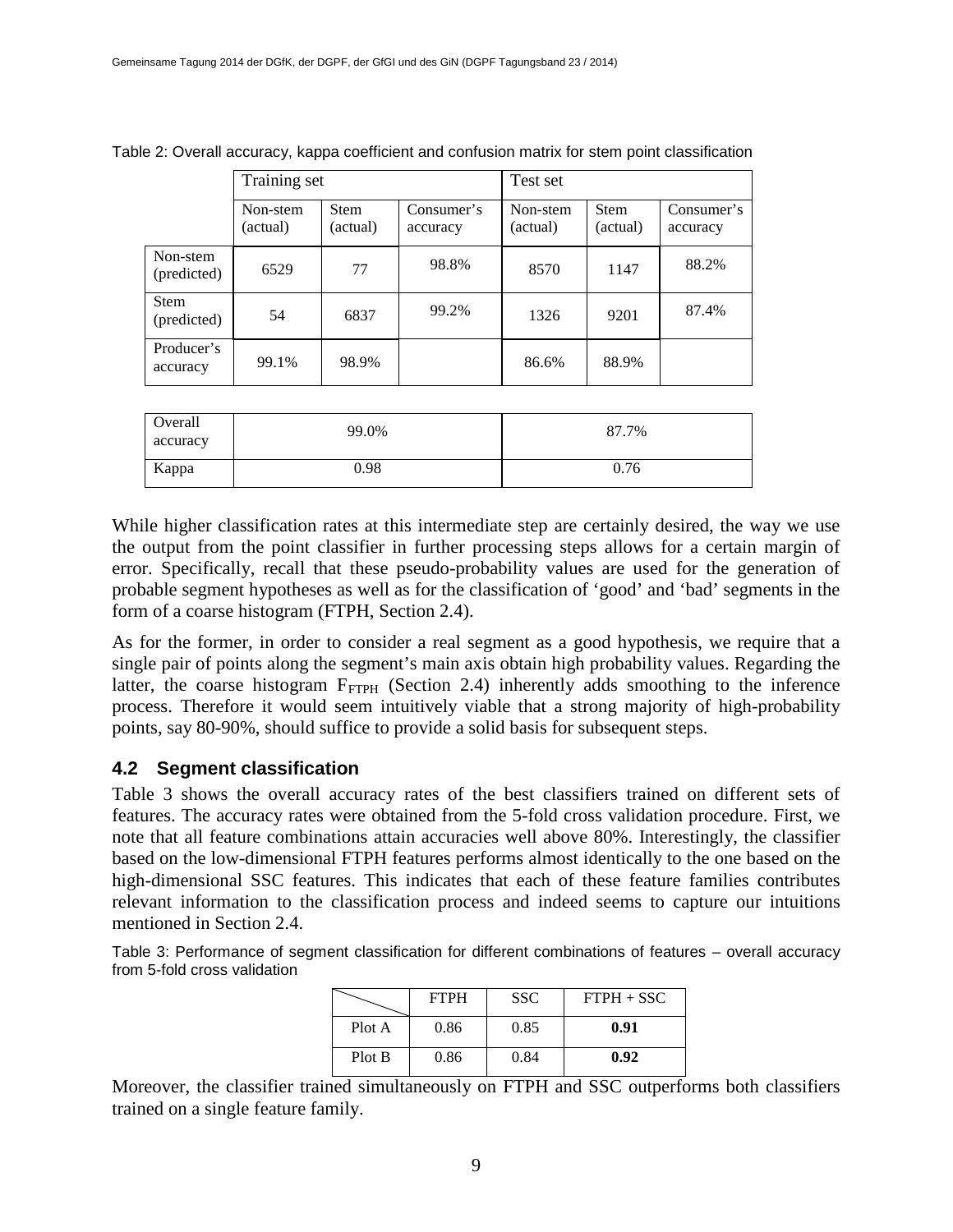Table 4 describes the performance of the classifiers which were retrained on the entire datasets. While the results are only slightly higher for Plot A, the classifier for Plot B has benefited from a significant improvement. This could be explained by the fact that Plot A has a larger area, more fallen stems and regenerations, which results in a higher variability. The subjective labeling could also be of influence.

|                        | Plot A          |                  |                        | Plot B          |                  |                        |
|------------------------|-----------------|------------------|------------------------|-----------------|------------------|------------------------|
|                        | Bad<br>(actual) | Good<br>(actual) | Consumer's<br>accuracy | Bad<br>(actual) | Good<br>(actual) | Consumer's<br>accuracy |
| Bad<br>(predicted)     | 485             | 46               | 91.3%                  | 292             | 7                | 97.6%                  |
| Good<br>(predicted)    | 40              | 534              | 93.0%                  | 4               | 255              | 98.4%                  |
| Producer's<br>accuracy | 92.3%           | 92.0%            |                        | 98.6%           | 97.3%            |                        |

Table 4: Performance of segment classification for best model retrained on entire data

Finally, we turn to the issue of the classifiers' generalization ability. We have cross-validated the classifiers on their complementary plots, i.e. tested the classifier trained using Plot A on Plot B and vice versa. The results can be seen in Table 5. The cross-plot performance drops substantially for both plots, with the lowest completeness rate of 76% ('good' segment detection) observed for using Classifier B on Plot A.

Table 5: Generalization ability – (a) classifier trained on Plot A, tested on Plot B, (b) classifier trained on Plot B, tested on Plot A

|                        | (a) Plot A (train) / Plot B (test) |                  |                        | (b) Plot B (train) / Plot A (test) |                  |                        |  |
|------------------------|------------------------------------|------------------|------------------------|------------------------------------|------------------|------------------------|--|
|                        | Bad<br>(actual)                    | Good<br>(actual) | Consumer's<br>accuracy | Bad<br>(actual)                    | Good<br>(actual) | Consumer's<br>accuracy |  |
| Bad<br>(predicted)     | 289                                | 63               | 82.1%                  | 416                                | 14               | 96.7%                  |  |
| Good<br>(predicted)    | 7                                  | 199              | 96.6%                  | 109                                | 566              | 83.3%                  |  |
| Producer's<br>accuracy | 97.6%                              | 75.9%            |                        | 79.2%                              | 97.5%            |                        |  |

It is interesting to note that Classifiers A and B are biased in opposite directions. Classifier A clearly prefers labeling segments as 'bad', achieving a completeness of 98% in this class and assigning 25% of 'good' segments the 'bad' label. Conversely, Classifier B exhibits a similar (in terms of proportions) tendency to favor the 'good' class. Despite the seemingly high overall accuracies of 87-88%, the values of Cohen's kappa coefficient are relatively low at 0.37 and 0.38. Possible causes for this difference in performance include the influence of subjective labeling, different plot characteristics as well as limited transferability of the trained classifiers.

# **5 Conclusion and Outlook**

We have demonstrated the suitability of two types of 3D shape descriptors, Point Feature Histograms and Shape Contexts, for the task of detecting segments of fallen tree stems. Although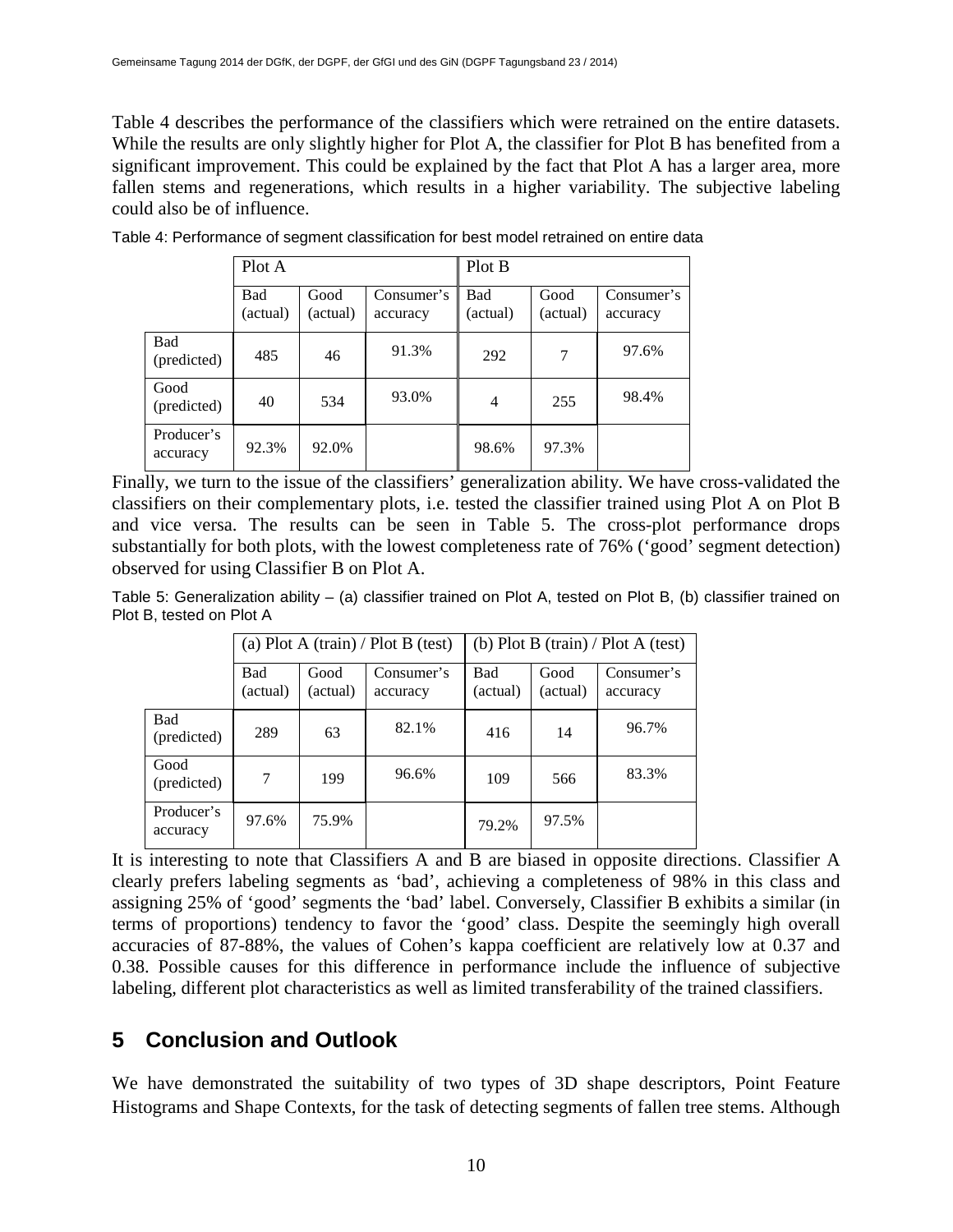we used full waveform data in our study, our algorithm does not rely on radiometric information and hence discrete return input data is also admissible. The results show that the aforementioned descriptors, when applied simultaneously, are able to provide somewhat complementary information to the classifier, thereby exhibiting a synergy effect and yielding overall accuracy rates beyond 90%. The proposed method can serve as an intermediate step for a system aiming at object-level detection (stems of entire fallen trees as opposed to merely segments). An interesting research direction concerns picking a set of non-overlapping segments and merging them under some optimality criterion to obtain object-level results. Another interesting question arises regarding the generalization capacity of classifiers based on the aforementioned features, inhibited by the inherent high-dimensionality of expressive shape descriptors. Currently, the results show some potential for generalizing across different forest stands. Perhaps certain dimensionality reduction schemes could be applied in order to improve this ability. Finally, we recognize the necessity to test our approach on data for which ground truth from a different source is available in order to assess its performance in a more objective manner.

# **6 Bibliography**

- ANTONARAKIS, A.S.; RICHARDS, K.S. & BRASINGTON, J., B.**,** 2008**:** Object-based land cover classification using airborne LiDAR. Remote Sensing of Environment, **112** (6), pp. 2988- 2998**.**
- BLANCHARD, S.;JAKUBOWSKI, M. & KELLY M.**,** 2011**:** Object-Based Image Analysis of Downed Logs in Disturbed Forested Landscapes Using Lidar**.** Remote Sensing, **3** (11), pp. 2420- 2439**.**
- BREIMAN, L.**,** 2001**:** Random forests**.** Machine Learning, **45** (1), pp. 5-32**.**
- CHANG, C.-C. & LIN, C.-J.**,** 2011**:** LIBSVM: A Library for Support Vector Machines**.** ACM Transactions on Intelligent Systems and Technology, **2** (3), article no. 27.
- CULP, M.; JOHNSON, K. & MICHAILIDES, G.**,** 2007**:** ada: An R Package for Stochastic Boosting**.** Journal of Statistical Software, **17** (2), pp. 1-27**.**
- ELMQVIST, M.**,** 2002**:** Ground Surface Estimation from Airborne Laser Scanner Data Using Active Shape Models**.** Photogrammetric Computer Vision-ISPRS Commission III Symposium, **XXXIV** (3A), pp. 114-118**.**
- FINÉR, L.; MANNERKOSKI, H.; PIIRAINEN, S. & STARR, M.**,** 2003**:** Carbon and nitrogen pools in an old-growth Norway spruce mixed forest in eastern Finland and changes associated with clear-cutting**.** Forest Ecology and Management, **174** (1-3), pp. 51–63**.**
- FREEDMAN, B.; ZELAZNY, V.; BEAUDETTE, D.; FLEMING, T.; JOHNSON, G.; FLEMMING, S.; GERROW, J. S.; FORBES, G. & WOODLEY, S., 1996: Biodiversity implications of changes in the quantity of dead organic matter in managed forests. Environmental Reviews, **4** (3), pp. 238–265.
- FRIEDMAN, J.**,** 2002**:** Stochastic gradient boosting**.** Computational Statistics & Data Analysis, **38** (3), pp. 367-378.
- FROME, A.; HUBER, D.; KOLLURI, R.; BÜLOW, T. & MALIK, J.**,** 2004**:** Recognizing Objects in Range Data Using Regional Point Descriptors**.** Proceedings of the 8th European Conference on Computer Vision, pp. 224-237**.**